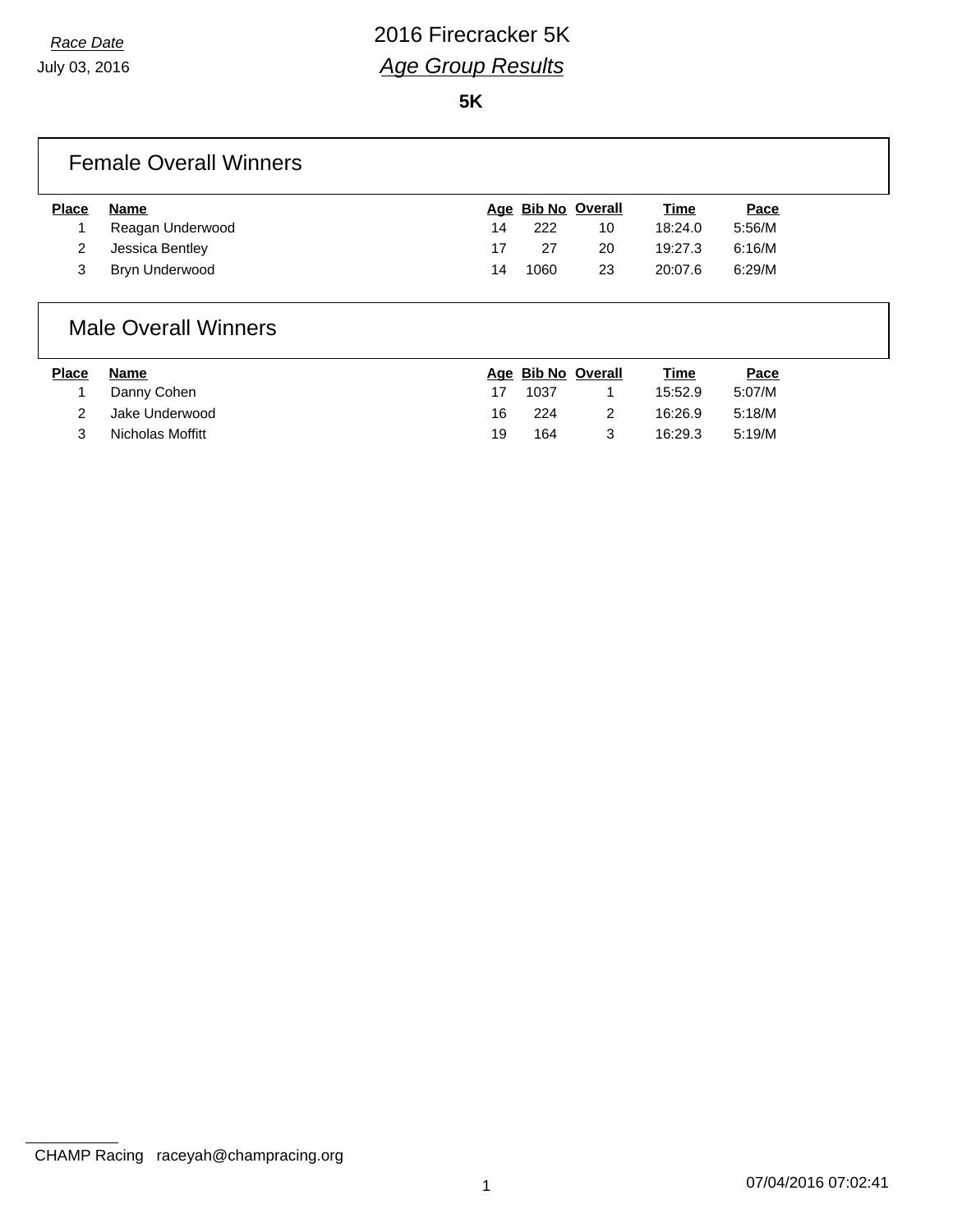**5K**

### Female 12 and Under

| <b>Place</b> | <b>Name</b>         | <u>Age</u>        |      | <b>Bib No Overall</b> | <u>Time</u> | Pace    |
|--------------|---------------------|-------------------|------|-----------------------|-------------|---------|
| 1            | Ava Blackmore       | 8                 | 1095 | 85                    | 25:21.7     | 8:11/M  |
| 2            | Kate Pawlowski      | 11                | 173  | 99                    | 26:00.2     | 8:23/M  |
| 3            | Laney Romanini      | 8                 | 191  | 114                   | 27:05.1     | 8:44/M  |
| 4            | Margaret Chen       | 10                | 267  | 161                   | 30:52.9     | 9:57/M  |
| 5            | Darby Wilson        | 11                | 243  | 165                   | 31:05.0     | 10:02/M |
| 6            | Aubrey Hill         | $12 \overline{ }$ | 111  | 181                   | 32:24.2     | 10:27/M |
| 7            | Chloe Bigham        | 8                 | 30   | 189                   | 33:01.5     | 10:39/M |
| 8            | Anna Sanelli        | 10                | 202  | 191                   | 33:05.2     | 10:40/M |
| 9            | Mia Sims            | 9                 | 217  | 195                   | 33:56.0     | 10:57/M |
| 10           | Grace Zonneveld     | 9                 | 249  | 198                   | 33:59.8     | 10:58/M |
| 11           | Cadence Kiskadden   | 11                | 134  | 206                   | 35:05.3     | 11:19/M |
| 12           | Kimberly KEtchem    | 11                | 93   | 212                   | 35:33.1     | 11:28/M |
| 13           | Vienne Bateman      | 8                 | 1096 | 214                   | 35:38.6     | 11:30/M |
| 14           | Sella Hudson        | 11                | 120  | 220                   | 36:34.9     | 11:48/M |
| 15           | <b>Addie Barnes</b> | 11                | 25   | 240                   | 40:16.5     | 12:59/M |
|              |                     |                   |      |                       |             |         |

## Male 12 and Under

| <b>Place</b> | <b>Name</b>             |                |                | Age Bib No Overall | <u>Time</u> | Pace    |
|--------------|-------------------------|----------------|----------------|--------------------|-------------|---------|
| 1            | <b>Graham Stec</b>      | 11             | 223            | 6                  | 17:46.0     | 5:44/M  |
| 2            | Roman Sawicki           | 11             | 206            | 30                 | 21:40.2     | 6:59/M  |
| 3            | Jack McDaniel           | 10             | 1071           | 31                 | 21:42.1     | 7:00/M  |
| 4            | Evan Barber             | 11             | 1084           | 52                 | 23:05.5     | 7:27/M  |
| 5            | Simon POwers            | 10             | 277            | 62                 | 24:19.0     | 7:51/M  |
| 6            | Barrett Bigham          | 11             | 28             | 69                 | 24:36.3     | 7:56/M  |
| 7            | sean matier             | 11             | 148            | 96                 | 25:57.7     | 8:22/M  |
| 8            | David Sajovie JR        | 7              | $\overline{2}$ | 110                | 26:53.9     | 8:40/M  |
| 9            | Noah Kethcem            | 9              | 105            | 116                | 27:10.9     | 8:46/M  |
| 10           | Vince Matolka           | 12             | 1062           | 119                | 27:20.0     | 8:49/M  |
| 11           | lan Katz                | 6              | 108            | 122                | 27:35.9     | 8:54/M  |
| 12           | Jordan Cottrell         | $\overline{7}$ | 59             | 123                | 27:38.4     | 8:55/M  |
| 13           | john matier             | 12             | 149            | 134                | 28:58.1     | 9:21/M  |
| 14           | Harrison Bateman        | 7              | 289            | 143                | 29:33.4     | 9:32/M  |
| 15           | <b>Matthew Cottrell</b> | 6              | 60             | 148                | 29:54.1     | 9:39/M  |
| 16           | Michael Piccirillo      | 9              | 177            | 149                | 30:09.6     | 9:44/M  |
| 17           | Ben Just                | 12             | 263            | 157                | 30:30.6     | 9:50/M  |
| 18           | <b>Riley Abate</b>      | 10             | 1              | 176                | 31:54.6     | 10:17/M |
| 19           | <b>Andrew Sims</b>      | 9              | 218            | 177                | 31:55.4     | 10:18/M |
| 20           | Aiden Roman             | 11             | 34             | 186                | 32:56.0     | 10:37/M |
| 21           | George Barker           | 9              | 15             | 228                | 37:23.3     | 12:04/M |
| 22           | Unknown Partic, 288     |                | 288            | 229                | 37:27.8     | 12:05/M |
|              |                         |                |                |                    |             |         |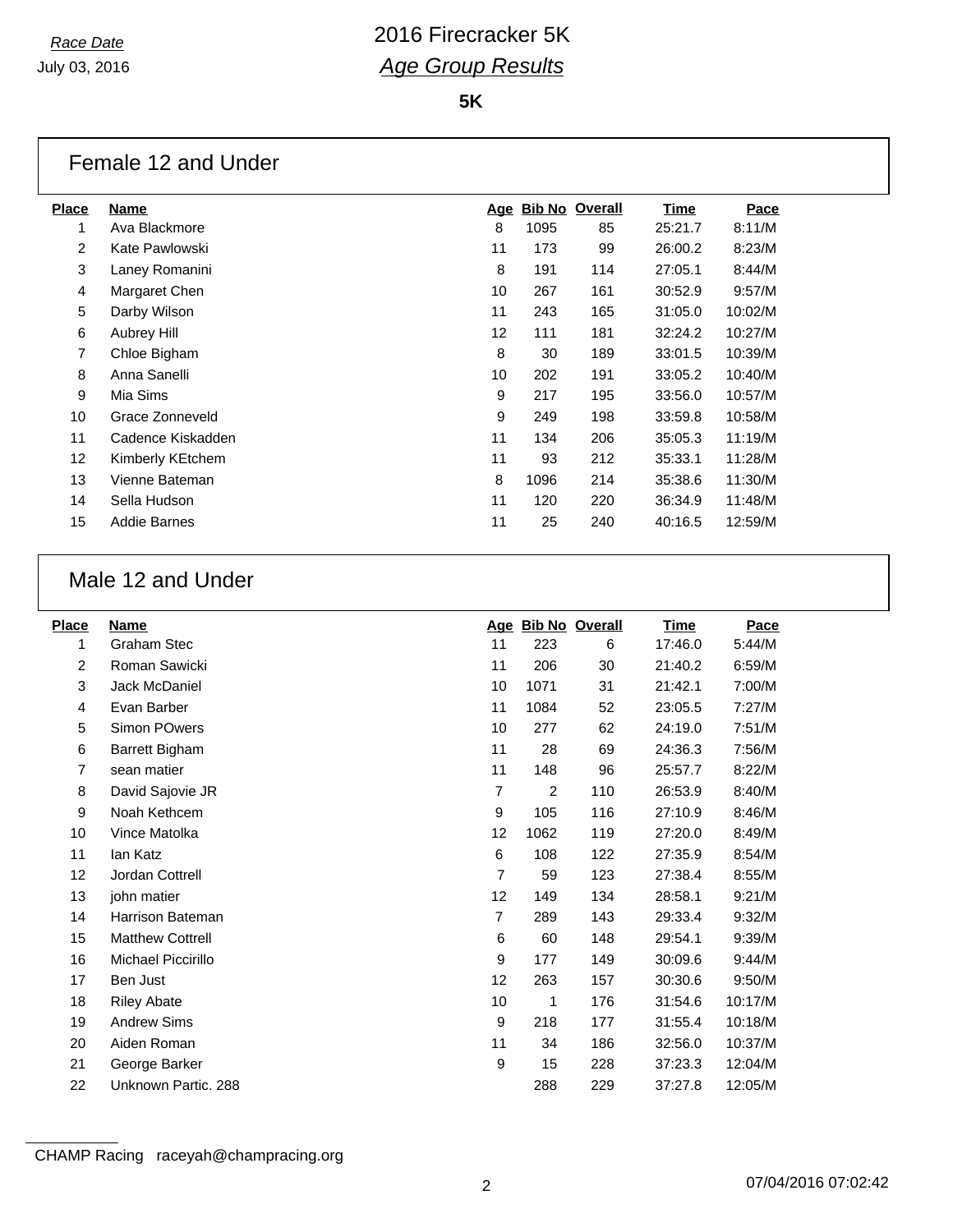July 03, 2016

 $\Gamma$ 

# *Race Date* 2016 Firecracker 5K *Age Group Results*

**5K**

|              | Male 12 and Under            |    |      |                    |             |          |  |
|--------------|------------------------------|----|------|--------------------|-------------|----------|--|
| <b>Place</b> | <b>Name</b>                  |    |      | Age Bib No Overall | <b>Time</b> | Pace     |  |
| 23           | Unknown Partic. 287          |    | 287  | 230                | 37:28.3     | 12:05/M  |  |
|              |                              |    |      |                    |             |          |  |
|              | Female 13 to 15              |    |      |                    |             |          |  |
| <b>Place</b> | <b>Name</b>                  |    |      | Age Bib No Overall | <b>Time</b> | Pace     |  |
| 1            | Elsa Mabey                   | 15 | 141  | 29                 | 21:38.3     | 6:59/M   |  |
| 2            | Megan Garnet                 | 14 | 87   | 43                 | 22:34.5     | 7:17/M   |  |
| 3            | <b>Margaret Moffitt</b>      | 14 | 229  | 45                 | 22:40.9     | 7:19/M   |  |
| 4            | Olivia Kovitch               | 15 | 154  | 53                 | 23:11.5     | 7:29/M   |  |
| 5            | Leah Kloboves                | 15 | 136  | 58                 | 23:57.8     | 7:44/M   |  |
| 6            | Olivia Robinson              | 14 | 187  | 70                 | 24:41.9     | 7:58/M   |  |
| 7            | Morgan Edwards               | 13 | 260  | 72                 | 24:48.9     | 8:00/M   |  |
| 8            | Delenay Moll                 | 15 | 151  | 79                 | 25:06.1     | 8:06/M   |  |
| 9            | Caroline Ford                | 15 | 33   | 80                 | 25:06.2     | 8:06/M   |  |
| 10           | <b>Kierstin Havens</b>       | 14 | 252  | 89                 | 25:42.8     | 8:17/M   |  |
| 11           | Oliva Kiskadden              | 15 | 133  | 239                | 40:06.5     | 12:56/M  |  |
| <b>Place</b> | Male 13 to 15<br><b>Name</b> |    |      | Age Bib No Overall | <b>Time</b> | Pace     |  |
| 1            | Evan Manley                  | 15 | 251  | 4                  | 16:44.1     | 5:24/M   |  |
| 2            | Jacob Stoehr                 | 13 | 228  | 15                 | 19:00.8     | 6:08/M   |  |
| 3            | <b>Ben Gross</b>             | 15 | 1014 | 21                 | 19:52.0     | 6:25/M   |  |
| 4            | <b>JONATHAN GEMBARSKI</b>    | 14 | 90   | 22                 | 19:52.8     | 6:25/M   |  |
| 5            | <b>Benny Shafron</b>         | 14 | 1038 | 24                 | 20:16.7     | 6:32/M   |  |
| 6            | Andrew Ye                    | 15 | 247  | 34                 | 22:01.5     | 7:06/M   |  |
| 7            | Michael Mechan               | 14 | 1033 | 49                 | 22:56.2     | 7:24/M   |  |
| 8            | <b>MAtt Matolka</b>          | 15 | 1068 | 51                 | 23:04.1     | 7:26/M   |  |
| 9            | <b>Brad Doerrer</b>          | 14 | 291  | 66                 | 24:30.8     | $7:54/M$ |  |
| 10           | Rea Schoenman                | 14 | 209  | 74                 | 24:52.2     | 8:01/M   |  |
| 11           | Liam Brennan                 | 15 | 296  | 76                 | 24:55.5     | 8:02/M   |  |
| 12           | Frankie Fulco                | 14 | 83   | 87                 | 25:37.1     | 8:16/M   |  |
| 13           | Luke Hansen                  | 14 | 236  | 90                 | 25:45.5     | 8:18/M   |  |
| 14           |                              |    |      |                    |             |          |  |
|              | Connor Schleper              | 14 | 208  | 97                 | 25:58.3     | 8:23/M   |  |
| 15           | Patrick Just                 | 14 | 1029 | 102                | 26:10.2     | 8:26/M   |  |
| 16           | Josh Fisher                  | 14 | 71   | 124                | 27:46.8     | 8:57/M   |  |
| 17           | Paul Thrams                  | 14 | 235  | 146                | 29:52.4     | 9:38/M   |  |
| 18           | <b>Tyler Maurer</b>          | 14 | 292  | 147                | 29:53.1     | 9:38/M   |  |
| 19           | Calvin Schuellerman          | 14 | 194  | 166                | 31:12.2     | 10:04/M  |  |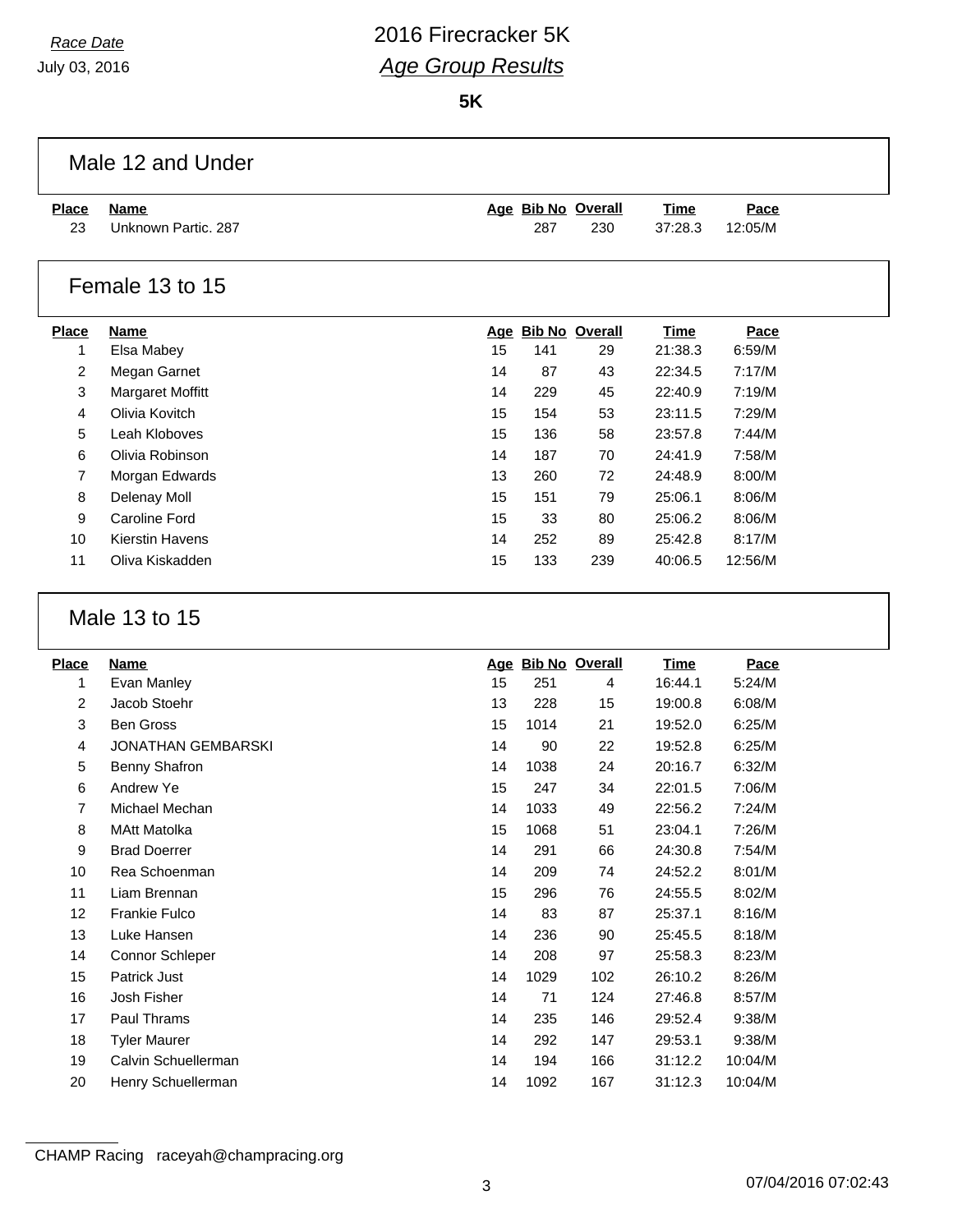July 03, 2016

# *Race Date* 2016 Firecracker 5K *Age Group Results*

**5K**

|              | Male 13 to 15                  |          |            |                    |                    |                  |  |
|--------------|--------------------------------|----------|------------|--------------------|--------------------|------------------|--|
| <b>Place</b> | <b>Name</b>                    |          |            | Age Bib No Overall | Time               | Pace             |  |
| 21           | David Eubank II                | 15       | 74         | 221                | 36:37.9            | 11:49/M          |  |
|              | Female 16 to 19                |          |            |                    |                    |                  |  |
| <b>Place</b> | <b>Name</b>                    |          |            | Age Bib No Overall | <b>Time</b>        | Pace             |  |
| 1            | Angelo Donatelli               | 18       | 1087       | 65                 | 24:30.1            | 7:54/M           |  |
| 2            | Olivia Adkins                  | 16       | 1094       | 95                 | 25:55.5            | 8:22/M           |  |
| 3            | Hannah Hirko                   | 19       | 116        | 105                | 26:20.6            | 8:30/M           |  |
| 4            | Julia Washko                   | 19       | 239        | 111                | 26:56.0            | 8:41/M           |  |
| 5            | Christina Zeleznik             | 18       | 278        | 130                | 28:26.9            | 9:10/M           |  |
| 6            | Elizabeth Fulko                | 18       | 272        | 172                | 31:41.1            | 10:13/M          |  |
| 7            | Sophie Coats                   | 19       | 49         | 208                | 35:16.7            | 11:23/M          |  |
| 8            | <b>Isabelle Barnes</b>         | 18       | 20         | 226                | 37:19.2            | 12:02/M          |  |
|              | Male 16 to 19                  |          |            |                    |                    |                  |  |
|              |                                |          |            |                    |                    |                  |  |
| <b>Place</b> | <b>Name</b>                    |          |            | Age Bib No Overall | <b>Time</b>        | Pace             |  |
| 1            | <b>Matt Shafron</b>            | 17       | 1039       | 5                  | 17:42.5            | 5:43/M           |  |
| 2            | <b>Jake Suttell</b>            | 17       | 233        | $\overline{7}$     | 17:47.0            | 5:44/M           |  |
| 3            | Alex Jackson                   | 17       | 36         | 8                  | 17:53.8            | 5:46/M           |  |
| 4            | Max Gross                      | 17       | 1000       | 9                  | 18:13.9            | 5:53/M           |  |
| 5            | Alec Drabish                   | 18       | 69         | 13                 | 18:49.9            | 6:04/M           |  |
| 6            | Joey Coladeangelo              | 16       | 140        | 14                 | 18:50.4            | 6:05/M           |  |
| 7            | Alex Huber                     | 19       | 280        | 16                 | 19:07.8            | 6:10/M           |  |
| 8            | Evan Westerbeck                | 18       | 1090       | 25                 | 20:44.6            | 6:41/M           |  |
| 9            | Jackson PArker                 | 17       | 365        | 26                 | 20:52.2            | 6:44/M           |  |
| 10           | Will Hogan                     | 19       | 165        | 28                 | 21:16.1            | 6:52/M           |  |
| 11           | Eddie Just                     | 18       | 1085       | 35                 | 22:06.1            | 7:08/M           |  |
| 12           | Sam Wright                     | 17       | 286        | 36                 | 22:06.7            | 7:08/M           |  |
| 13           | Dawson Wervey                  | 18       | 295        | 41                 | 22:26.7            | 7:14/M           |  |
| 14           | <b>Greg Mailey</b>             | 16       | 142        | 54                 | 23:14.0            | 7:30/M           |  |
| 15           | Bryan Houston                  | 17       | 293        | 57                 | 23:50.4            | 7:41/M           |  |
| 16           | Colin Palma                    | 17       | 299        | 60                 | 24:12.6            | 7:48/M           |  |
| 17           | Danny Saxon                    | 18       | 204        | 64                 | 24:26.8            | 7:53/M           |  |
| 18<br>19     | Jared Cole<br>Stephen Bianconi | 18<br>18 | 282<br>207 | 67<br>68           | 24:32.2<br>24:36.2 | 7:55/M<br>7:56/M |  |

Spencer Haywood 18 203 92 25:50.3 8:20/M

Jake Kasday 17 254 104 26:19.8 8:29/M

Sean Weisel 17 294 182 32:33.6 10:30/M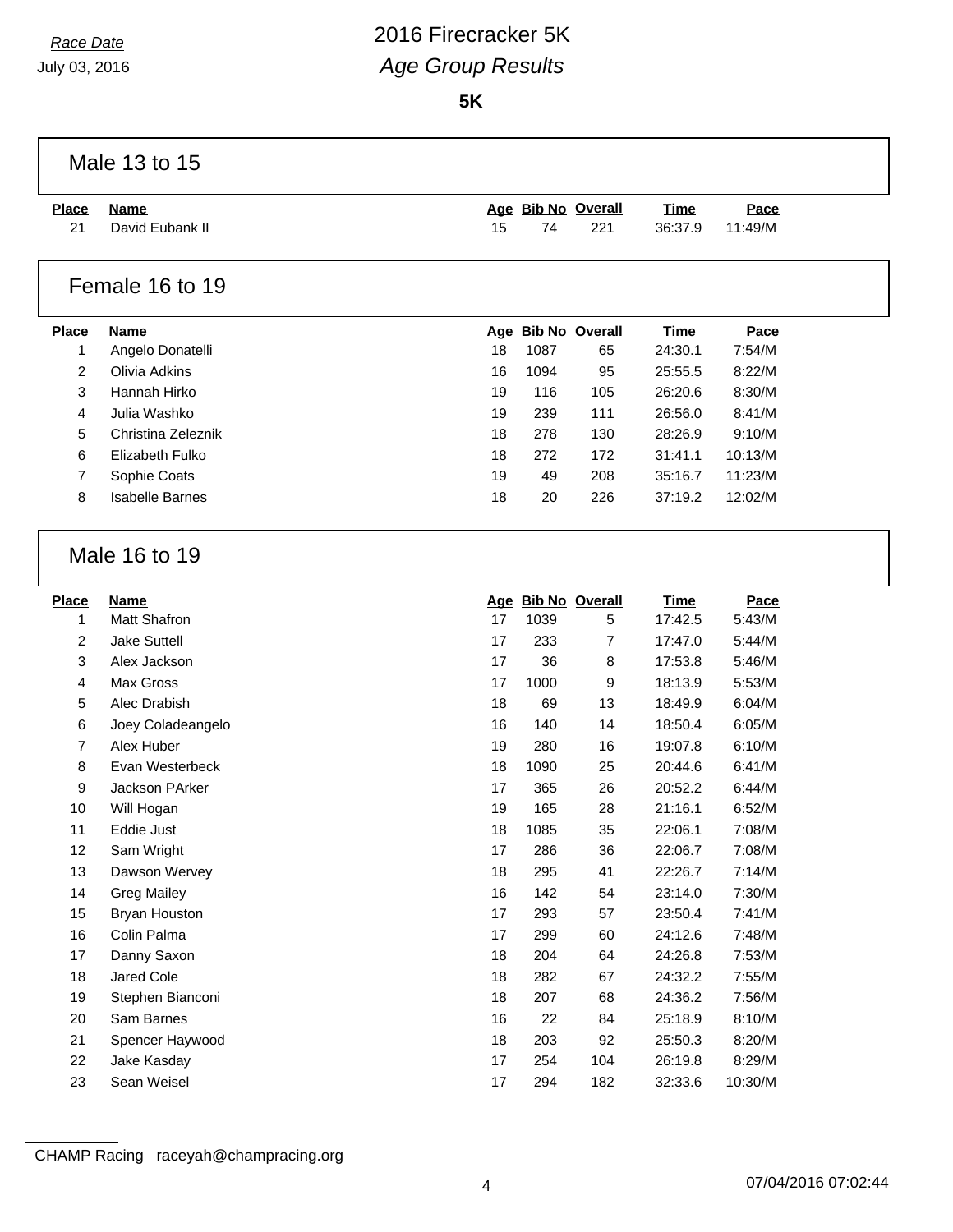**5K**

| Male 16 to 19 |  |
|---------------|--|
|               |  |

| <b>Place</b> | Name                |    | Age Bib No Overall |     | Time    | Pace    |
|--------------|---------------------|----|--------------------|-----|---------|---------|
| 24           | Nick Fisher         | 17 | 91                 | 184 | 32:39.9 | 10:32/M |
| 25           | <b>Grant Gonyan</b> | 16 | 1059               | 204 | 34:58.2 | 11:17/M |
| 26           | Jonah Wieland       | 16 | 283                | 205 | 34:59.6 | 11:17/M |
| 27           | <b>Adam Mintz</b>   | 16 | 158                | 242 | 40:19.6 | 13:00/M |
| 28           | Chris Cavoli        | 17 | 167                | 243 | 40:19.8 | 13:00/M |
| 29           | Jack Nord           | 16 | 161                | 248 | 43:05.1 | 13:54/M |
|              |                     |    |                    |     |         |         |

### Female 20 to 24

| <b>Place</b> | Name              |    | Age Bib No Overall |     | Time    | Pace    |
|--------------|-------------------|----|--------------------|-----|---------|---------|
|              | Erin McNulty      | 20 | 153                | 33  | 21:53.4 | 7:04/M  |
| 2            | Sarah Miles       | 20 | 1006               | 77  | 25:03.2 | 8:05/M  |
| 3            | Adrienne Henterly | 23 | 109                | 106 | 26:22.5 | 8:30/M  |
| 4            | Angelica Vitus    | 23 | 256                | 107 | 26:28.0 | 8:32/M  |
| 5            | Samantha Jakab    | 24 | 122                | 121 | 27:28.1 | 8:52/M  |
| 6            | Carli Coats       | 21 | 48                 | 211 | 35:23.6 | 11:25/M |
|              | Meredith Gray     | 23 | 102                | 236 | 39:09.9 | 12:38/M |

### Male 20 to 24

| <b>Place</b> | Name                   |    |     | Age Bib No Overall | Time    | Pace   |
|--------------|------------------------|----|-----|--------------------|---------|--------|
|              | Cooper Goeke           | 22 | 16  | 27                 | 21:01.2 | 6:47/M |
|              | James Fladung          | 20 | 80  | 48                 | 22:53.0 | 7:23/M |
|              | <b>Matthew Mondics</b> | 23 | 274 | 155                | 30:13.8 | 9:45/M |

### Female 25 to 29

| <b>Place</b> | Name              |    | Age Bib No Overall |     | <u>Time</u> | Pace    |
|--------------|-------------------|----|--------------------|-----|-------------|---------|
|              | Alli Smith        | 29 | 219                | 40  | 22:14.8     | 7:10/M  |
| 2            | Shelly Weisman    | 26 | 240                | 47  | 22:45.0     | 7:20/M  |
| 3            | Silvia Perla      | 28 | 176                | 59  | 24:04.6     | 7:46/M  |
| 4            | Karen Gordyan     | 29 | 100                | 71  | 24:44.5     | 7:59/M  |
| 5            | Meredith Sabol    | 28 | 175                | 142 | 29:33.4     | 9:32/M  |
| 6            | Nilou Rothermel   | 26 | 197                | 169 | 31:31.8     | 10:10/M |
| 7            | Laura Fiegelist   | 25 | 76                 | 180 | 32:18.9     | 10:25/M |
| 8            | Cassandra Brewer  | 29 | 35                 | 231 | 37:35.6     | 12:07/M |
| 9            | Danielle Cottrell | 25 | 50                 | 232 | 37:57.3     | 12:15/M |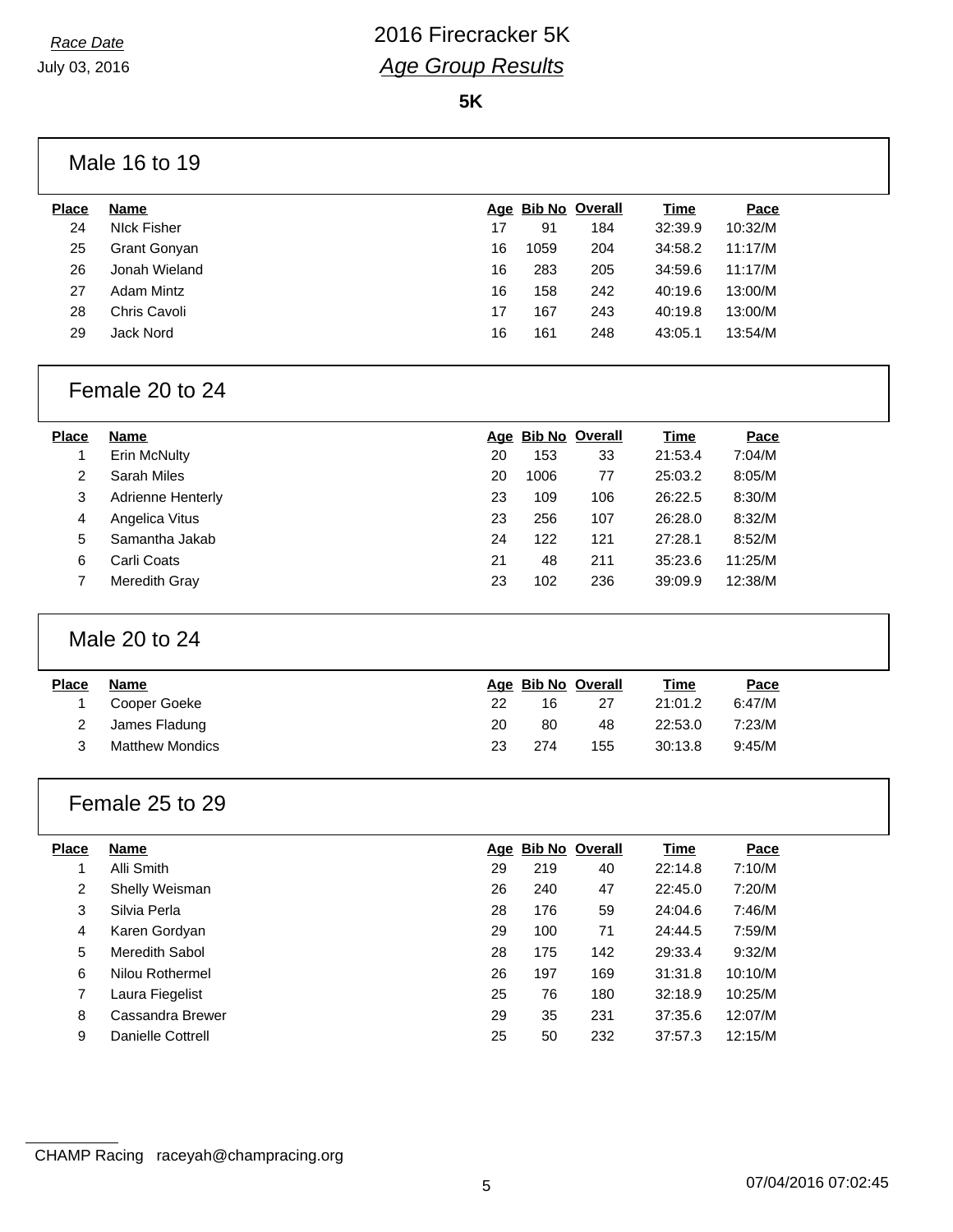**5K**

### Male 25 to 29

| <b>Place</b> | <b>Name</b>           |    |     | Age Bib No Overall | <b>Time</b> | Pace    |  |
|--------------|-----------------------|----|-----|--------------------|-------------|---------|--|
|              | <b>Richard Fullen</b> | 28 | 84  | 18                 | 19:16.7     | 6:13/M  |  |
|              | TJ Krusinski          | 25 | 137 | 32                 | 21:47.0     | 7:02/M  |  |
| 3            | Michael Sheridan      | 29 | 258 | 109                | 26:40.9     | 8:36/M  |  |
| 4            | Jeff Gough            | 28 | 101 | 154                | 30:12.5     | 9:45/M  |  |
| 5            | Derek Burkholder      | 26 | 42  | 241                | 40:17.4     | 13:00/M |  |
|              |                       |    |     |                    |             |         |  |

#### Female 30 to 34

| <b>Place</b>   | <b>Name</b>              | Age | <b>Bib No Overall</b> |     | Time    | Pace    |
|----------------|--------------------------|-----|-----------------------|-----|---------|---------|
|                | <b>Sydney Caudill</b>    | 33  | 1269                  | 100 | 26:07.4 | 8:25/M  |
| $\overline{2}$ | Melissa Romanini         | 34  | 190                   | 113 | 27:05.0 | 8:44/M  |
| 3              | <b>Lindsey Manion</b>    | 32  | 143                   | 129 | 28:22.3 | 9:09/M  |
| 4              | Jennifer Kassouf         | 30  | 127                   | 137 | 29:07.2 | 9:24/M  |
| 5              | Allison DeVito           | 34  | 64                    | 139 | 29:12.9 | 9:25/M  |
| 6              | Bethany Rothermel        | 33  | 195                   | 145 | 29:51.8 | 9:38/M  |
| $\overline{7}$ | <b>Heather Banchek</b>   | 34  | 12                    | 174 | 31:48.8 | 10:15/M |
| 8              | <b>Christine Churpek</b> | 34  | 46                    | 175 | 31:52.5 | 10:17/M |
| 9              | <b>Teryn Miletti</b>     | 31  | 163                   | 192 | 33:07.6 | 10:41/M |
| 10             | <b>Stacy Bolyard</b>     | 31  | 32                    | 193 | 33:43.8 | 10:53/M |
| 11             | <b>Katie Saro</b>        | 31  | 205                   | 213 | 35:37.3 | 11:29/M |
| 12             | Annie Smith              | 33  | 1088                  | 217 | 35:48.0 | 11:33/M |

### Male 30 to 34

| <b>Place</b> | <b>Name</b>              |    | Age Bib No Overall |     | <u>Time</u> | Pace    |
|--------------|--------------------------|----|--------------------|-----|-------------|---------|
|              | Louie Rolko              | 31 | 168                | 42  | 22:27.3     | 7:15/M  |
| 2            | <b>Christopher Davis</b> | 30 | 264                | 93  | 25:52.8     | 8:21/M  |
| 3            | Chas Bridenthal          | 30 | 39                 | 103 | 26:14.1     | 8:28/M  |
| 4            | David Rothermel          | 33 | 196                | 144 | 29:51.7     | 9:38/M  |
| 5            | <b>Nick Barrett</b>      | 34 | 26                 | 156 | 30:21.0     | 9:47/M  |
| 6            | Nathan Gay               | 30 | 89                 | 247 | 41:57.4     | 13:32/M |
|              |                          |    |                    |     |             |         |

#### Female 35 to 39

| <b>Place</b> | Name           |    |      | Age Bib No Overall | <u>Time</u> | Pace    |
|--------------|----------------|----|------|--------------------|-------------|---------|
|              | Jill Sheeler   | 36 | 211  | 73                 | 24:50.0     | 8:01/M  |
|              | Abby Simon     | 35 | 212  | 75                 | 24:54.0     | 8:02/M  |
|              | Karen Hagan    | 38 | 213  | 150                | 30:10.9     | 9:44/M  |
| 4            | Angela Bateman | 37 | 1098 | 215                | 35:38.8     | 11:30/M |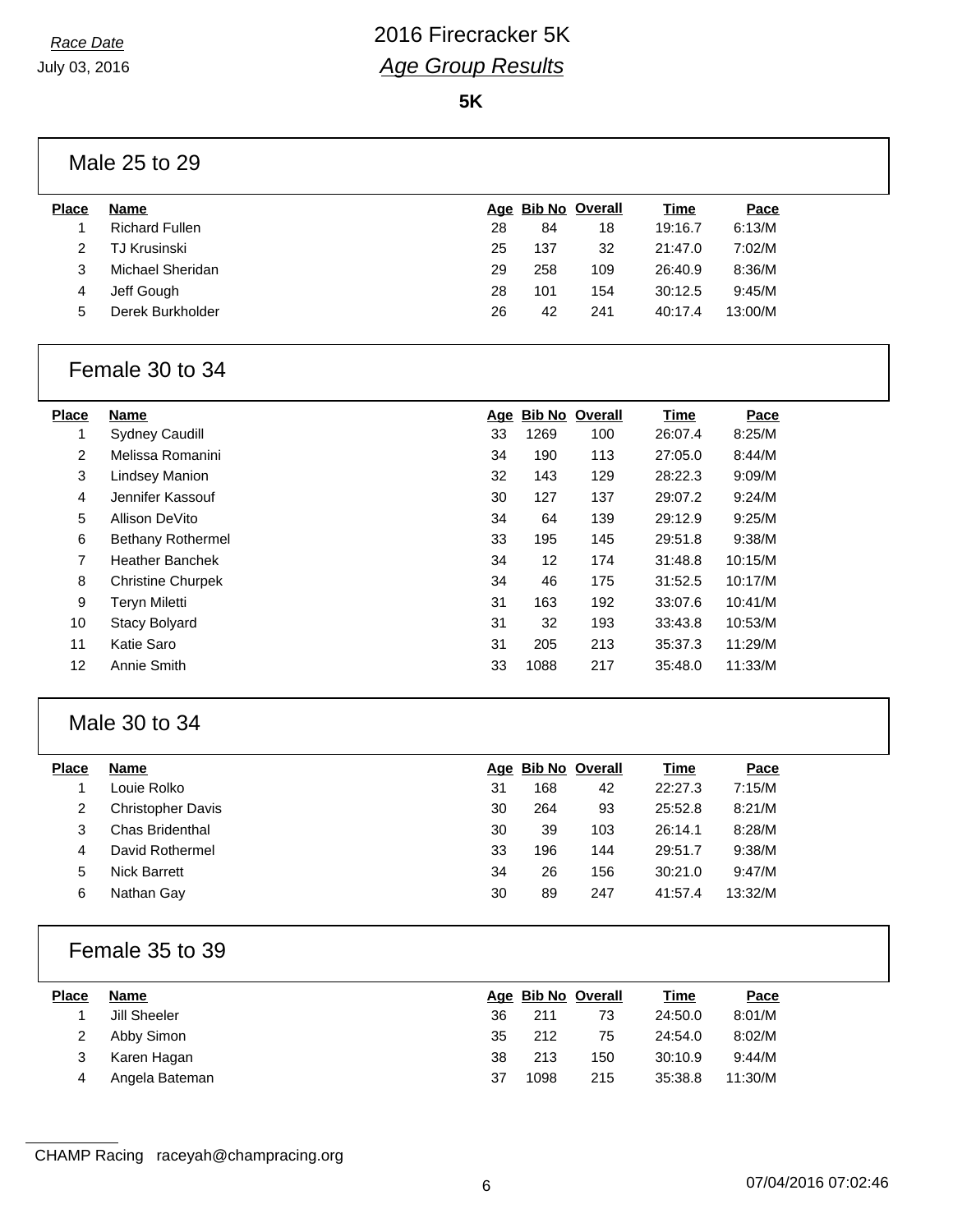July 03, 2016

# *Race Date* 2016 Firecracker 5K *Age Group Results*

**5K**

Female 35 to 39

| <b>Place</b> | Name             |    |      | Age Bib No Overall | <u>Time</u> | Pace    |
|--------------|------------------|----|------|--------------------|-------------|---------|
| 5            | Amie Koger       | 35 | 1028 | 233                | 37:58.3     | 12:15/M |
| 6            | Jennifer Jenison | 38 | 123  | 245                | 40:54.9     | 13:12/M |

### Male 35 to 39

| <b>Place</b> | <b>Name</b>    |    |      | Age Bib No Overall | <b>Time</b> | Pace    |
|--------------|----------------|----|------|--------------------|-------------|---------|
|              | Thomas Ketchem | 38 | 104  | 11                 | 18:36.5     | 6:00/M  |
| 2            | Chris Mikolvay | 39 | 255  | 12                 | 18:45.2     | 6:03/M  |
| 3            | Paul Stock     | 35 | 237  | 17                 | 19:13.7     | 6:12/M  |
| 4            | Steve Knapp    | 39 | 298  | 55                 | 23:18.9     | 7:31/M  |
| 5            | Steve DeVito   | 36 | 65   | 61                 | 24:12.9     | 7:48/M  |
| 6            | Paul Stock     | 35 | 227  | 63                 | 24:20.1     | 7:51/M  |
| 7            | Shon JOhnson   | 37 | 1099 | 86                 | 25:22.3     | 8:11/M  |
| 8            | Mark Michnek   | 35 | 257  | 91                 | 25:46.1     | 8:19/M  |
| 9            | JIm Vest       | 38 | 106  | 256                | 56:59.6     | 18:23/M |
|              |                |    |      |                    |             |         |

### Female 40 to 44

| <b>Place</b>   | Name                   |    | Age Bib No Overall |     | Time    | Pace    |
|----------------|------------------------|----|--------------------|-----|---------|---------|
| 1              | Monica Havens          | 42 | 265                | 117 | 27:11.2 | 8:46/M  |
| 2              | Tami Lewis             | 44 | 1082               | 118 | 27:11.6 | 8:46/M  |
| 3              | Stephanie Bielecky     | 44 | 275                | 128 | 28:18.1 | 9:08/M  |
| 4              | Rizza Durbin           | 43 | 225                | 136 | 29:02.5 | 9:22/M  |
| 5              | Debbie Wilhelms        | 44 | 242                | 152 | 30:11.8 | 9:44/M  |
| 6              | Caroline Glaeser       | 41 | 94                 | 194 | 33:55.3 | 10:56/M |
| $\overline{7}$ | Patricia Dye           | 43 | 72                 | 201 | 34:28.2 | 11:07/M |
| 8              | <b>Beth Harper</b>     | 42 | 107                | 202 | 34:33.0 | 11:09/M |
| 9              | Shannon Lange          | 40 | 138                | 223 | 36:52.5 | 11:54/M |
| 10             | Cate Barker            | 41 | 14                 | 227 | 37:22.9 | 12:03/M |
| 11             | Stephanie Warren       | 41 | 238                | 237 | 39:36.2 | 12:46/M |
| 12             | Carrie Hill            | 42 | 114                | 249 | 44:24.2 | 14:19/M |
| 13             | <b>Courtney Hudson</b> | 43 | 119                | 253 | 50:57.1 | 16:26/M |

### Male 40 to 44

| <b>Place</b> | Name          |    |      | Age Bib No Overall | <u>Time</u> | <u>Pace</u> |  |
|--------------|---------------|----|------|--------------------|-------------|-------------|--|
|              | John McDaniel | 40 | 1074 | 19                 | 19:21.6     | 6:15/M      |  |
|              | Eric Wiedlund | 41 | 241  | 38                 | 22:12.0     | 7:10/M      |  |
|              | Asad Khan     | 44 | 128  | 46                 | 22:42.3     | 7:19/M      |  |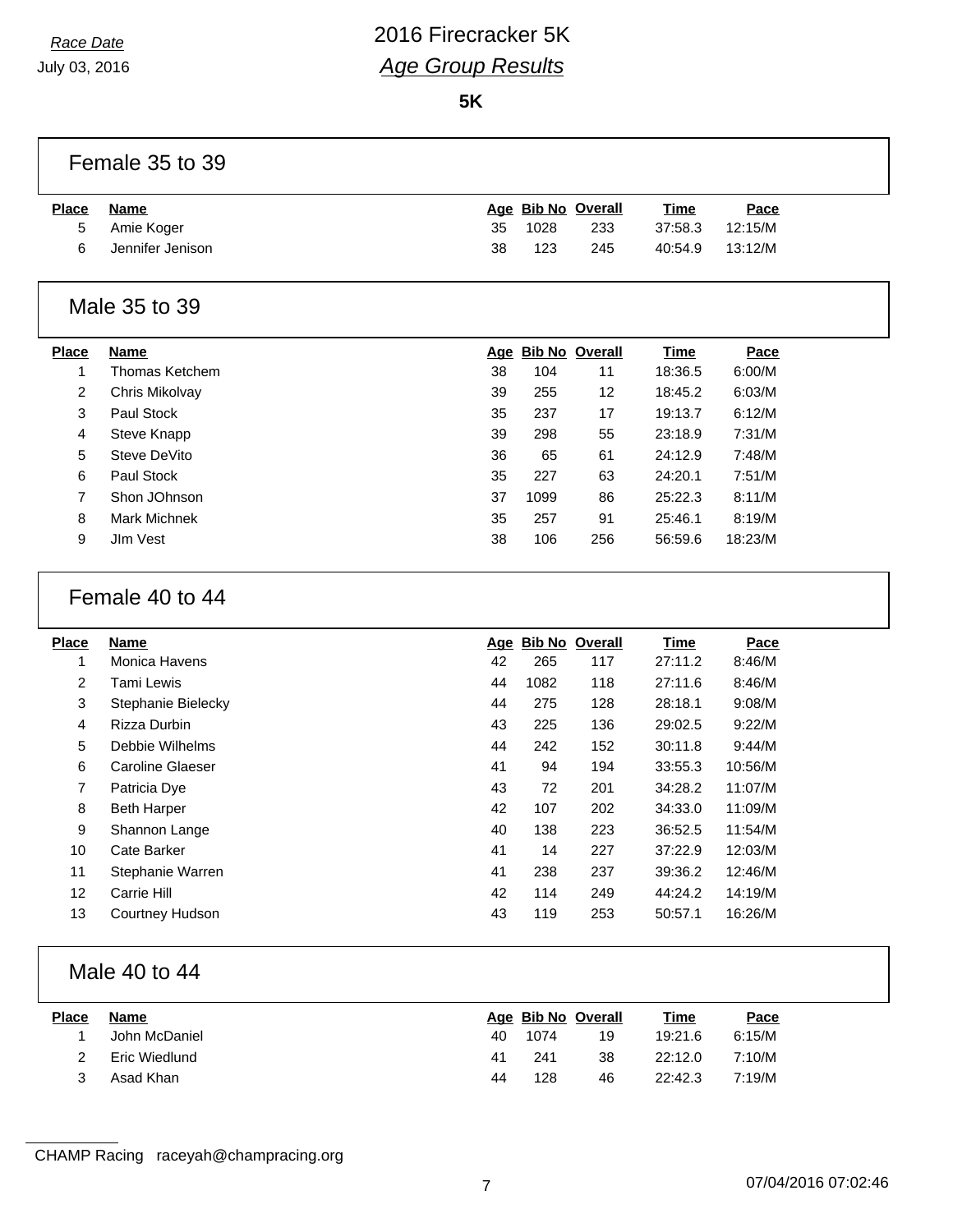**5K**

### Male 40 to 44

| <b>Place</b>   | Name                   |    |      | Age Bib No Overall | Time    | Pace    |
|----------------|------------------------|----|------|--------------------|---------|---------|
| 4              | <b>Brian Clites</b>    | 40 | 284  | 50                 | 22:58.5 | 7:25/M  |
| 5              | Shawn Surdy            | 40 | 184  | 81                 | 25:07.2 | 8:06/M  |
| 6              | Patrick Randolph       | 43 | 183  | 131                | 28:30.8 | 9:12/M  |
| $\overline{7}$ | Dan Brock              | 42 | 259  | 132                | 28:52.7 | 9:19/M  |
| 8              | Greg Banas             | 44 | 9    | 151                | 30:11.3 | 9:44/M  |
| 9              | Peter Chen             | 41 | 268  | 160                | 30:51.4 | 9:57/M  |
| 10             | James Rothermel        | 41 | 198  | 168                | 31:31.5 | 10:10/M |
| 11             | Anton Zonneveld        | 40 | 248  | 200                | 34:15.1 | 11:03/M |
| 12             | Derek Koger            | 42 | 1027 | 225                | 36:55.5 | 11:55/M |
| 13             | Shane DeWitt           | 42 | 67   | 235                | 38:36.3 | 12:27/M |
| 14             | <b>Brian Dougherty</b> | 43 | 68   | 246                | 41:02.6 | 13:14/M |
|                |                        |    |      |                    |         |         |

#### Female 45 to 49

| <b>Place</b>   | Name                        | Age | <b>Bib No Overall</b> |     | Time    | Pace    |
|----------------|-----------------------------|-----|-----------------------|-----|---------|---------|
| 1              | Alison Kinnear              | 46  | 129                   | 78  | 25:05.5 | 8:05/M  |
| $\overline{2}$ | Johanna Yurak               | 46  | 1080                  | 108 | 26:37.2 | 8:35/M  |
| 3              | Laurie Stiursma             | 49  | 1030                  | 141 | 29:25.9 | 9:29/M  |
| 4              | Christi SPITZ               | 49  | 221                   | 162 | 30:59.0 | 10:00/M |
| 5              | Eli Sims                    | 45  | 216                   | 179 | 32:16.6 | 10:25/M |
| 6              | <b>Tanya Grondin DeWitt</b> | 45  | 103                   | 188 | 32:59.8 | 10:38/M |
| 7              | Monica Kiskadden            | 46  | 132                   | 207 | 35:05.6 | 11:19/M |
| 8              | Carrie Clarkson             | 47  | 270                   | 218 | 36:32.1 | 11:47/M |
| 9              | Chelsea Selvaggio           | 45  | 210                   | 222 | 36:51.8 | 11:53/M |
| 10             | Molly Eubank                | 45  | 73                    | 224 | 36:53.5 | 11:54/M |
| 11             | Rochelle Sibbio             | 46  | 281                   | 244 | 40:51.6 | 13:11/M |
| 12             | Julie Palmer                | 45  | 253                   | 250 | 47:07.8 | 15:12/M |
| 13             | Dorothy Vest                | 49  | 92                    | 257 | 57:00.7 | 18:23/M |
|                |                             |     |                       |     |         |         |

### Male 45 to 49

| <b>Place</b> | Name            |    | Age Bib No Overall |     | Time    | Pace    |
|--------------|-----------------|----|--------------------|-----|---------|---------|
|              | Joe Powers      | 46 | 145                | 37  | 22:10.9 | 7:09/M  |
| 2            | Kevin Kinnear   | 47 | 130                | 125 | 27:57.6 | 9:01/M  |
| 3            | John h. Matier  | 47 | 146                | 170 | 31:33.4 | 10:11/M |
| 4            | Frank Fulco     | 47 | 271                | 173 | 31:42.2 | 10:14/M |
| 5            | Scott Sims      | 46 | 214                | 196 | 33:57.3 | 10:57/M |
| 6            | Joseph Lettieri | 45 | 125                | 203 | 34:45.9 | 11:13/M |
|              | Greg Kiskadden  | 46 | 131                | 219 | 36:34.8 | 11:48/M |
| 8            | Dale Fisher     | 47 | 70                 | 255 | 56:58.1 | 18:23/M |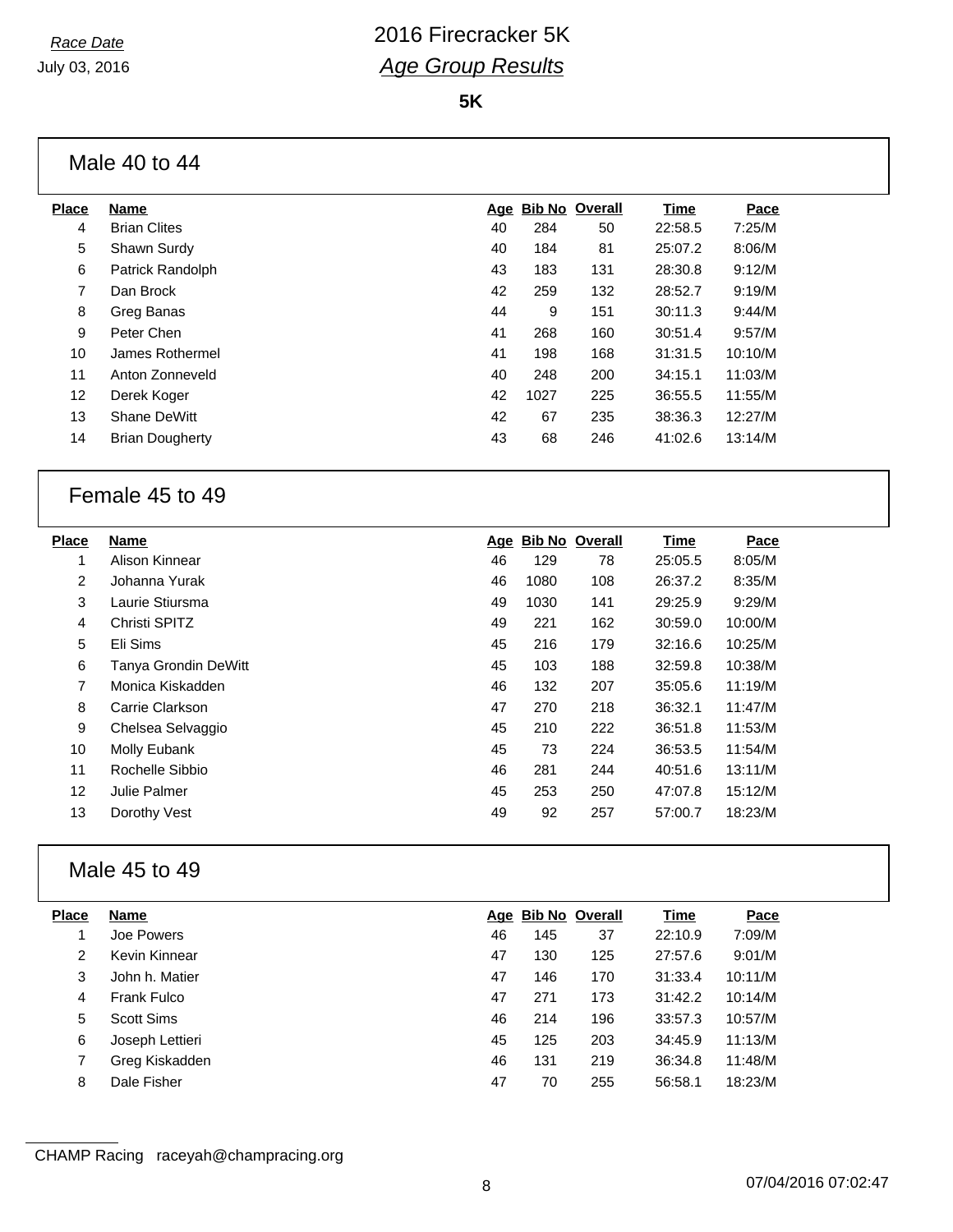**5K**

### Female 50 to 54

| Place | <b>Name</b>           |    | Age Bib No Overall |     | Time    | Pace    |
|-------|-----------------------|----|--------------------|-----|---------|---------|
| 1     | Geri Ann Frisone      | 51 | 81                 | 158 | 30:41.4 | 9:54/M  |
| 2     | Joyce Stout           | 53 | 232                | 183 | 32:38.3 | 10:32/M |
| 3     | Lori Byrne            | 51 | 45                 | 185 | 32:55.2 | 10:37/M |
| 4     | Sharon Matolka        | 54 | 1069               | 190 | 33:04.8 | 10:40/M |
| 5     | Ellen Wisbar          | 53 | 269                | 197 | 33:59.7 | 10:58/M |
| 6     | <b>Julie Cottrell</b> | 50 | 58                 | 209 | 35:17.9 | 11:23/M |
| 7     | Rachelle Coats        | 51 | 47                 | 210 | 35:18.2 | 11:23/M |
| 8     | Kimberly Pitney       | 50 | 179                | 234 | 37:59.2 | 12:15/M |
| 9     | Patty Brennan         | 52 | 297                | 251 | 47:07.9 | 15:12/M |
| 10    | Angie Barnes          | 50 | 18                 | 254 | 50:57.4 | 16:26/M |
| 11    | Liz Hass-Hill         | 54 | 245                | 259 | 59:56.3 | 19:20/M |
|       |                       |    |                    |     |         |         |

#### Male 50 to 54

| <b>Place</b>   | <b>Name</b>            |    |      | Age Bib No Overall | <u>Time</u> | Pace    |
|----------------|------------------------|----|------|--------------------|-------------|---------|
|                | <b>Bridge McDowell</b> | 54 | 152  | 39                 | 22:14.8     | 7:10/M  |
| $\overline{2}$ | David Oster            | 51 | 1023 | 44                 | 22:37.4     | 7:18/M  |
| 3              | Doug Barnes            | 50 | 17   | 88                 | 25:39.0     | 8:16/M  |
| 4              | Juliano Ritosa         | 53 | 185  | 98                 | 25:59.8     | 8:23/M  |
| 5              | Peter Havens           | 50 | 121  | 115                | 27:10.6     | 8:46/M  |
| 6              | Robert Fetsko          | 53 | 1093 | 120                | 27:26.6     | 8:51/M  |
| 7              | Dave Frisone           | 51 | 82   | 159                | 30:41.8     | 9:54/M  |
| 8              | David Spitz            | 51 | 220  | 163                | 30:59.1     | 10:00/M |
| 9              | Mark Prosser           | 53 | 180  | 164                | 31:03.8     | 10:01/M |
|                |                        |    |      |                    |             |         |

#### Female 55 to 59

| Place Name             | Age Bib No Overall |     | Time           | Pace |
|------------------------|--------------------|-----|----------------|------|
| Jeanette Meyer-Fladung | 155                | 138 | 29:09.3 9:24/M |      |

#### Male 55 to 59

| <b>Place</b> | <b>Name</b>          |    | Age Bib No Overall |     | <b>Time</b> | Pace    |
|--------------|----------------------|----|--------------------|-----|-------------|---------|
|              | Thomas Fladung       | 56 | 79                 | 56  | 23:43.1     | 7:39/M  |
|              | <b>Bill Stephens</b> | 58 | 290                | 82  | 25:10.3     | 8:07/M  |
| 3            | <b>Ben Mondics</b>   | 57 | 273                | 101 | 26:07.7     | 8:25/M  |
| 4            | Mike Zeleznik        | 56 | 279                | 135 | 29:02.1     | 9:22/M  |
| 5            | PETER FERBER         | 57 | 75                 | 153 | 30:12.3     | 9:45/M  |
| 6            | Timothy Boebel       | 59 | 31                 | 187 | 32:56.9     | 10:37/M |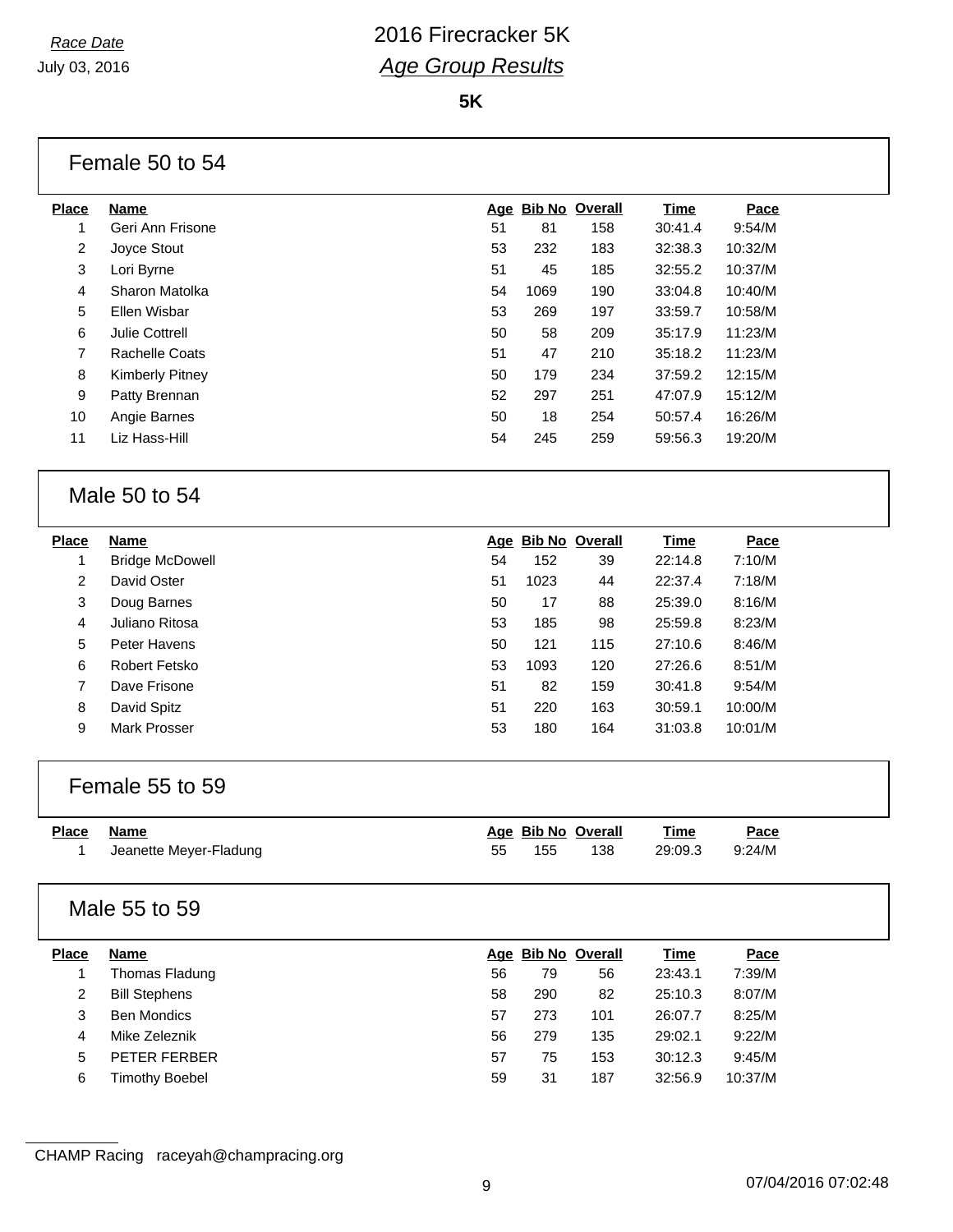**5K**

| Male 55 to 59      |                     |    |      |                    |             |         |  |
|--------------------|---------------------|----|------|--------------------|-------------|---------|--|
| <b>Place</b>       | <b>Name</b>         |    |      | Age Bib No Overall | <b>Time</b> | Pace    |  |
| 7                  | <b>Rick Jaekle</b>  | 57 | 276  | 199                | 34:11.4     | 11:02/M |  |
| 8                  | Scott Matolka       | 57 | 1070 | 216                | 35:47.1     | 11:33/M |  |
| 9                  | James Field         | 59 | 77   | 238                | 40:06.1     | 12:56/M |  |
|                    |                     |    |      |                    |             |         |  |
| Female 60 to 64    |                     |    |      |                    |             |         |  |
| <b>Place</b>       | <b>Name</b>         |    |      | Age Bib No Overall | <b>Time</b> | Pace    |  |
| 1                  | Kathleen Kassouf    | 64 | 126  | 126                | 27:59.1     | 9:02/M  |  |
|                    |                     |    |      |                    |             |         |  |
| Male 60 to 64      |                     |    |      |                    |             |         |  |
| <b>Place</b>       | <b>Name</b>         |    |      | Age Bib No Overall | <b>Time</b> | Pace    |  |
| 1                  | Wayne Goeke         | 61 | 5    | 83                 | 25:12.4     | 8:08/M  |  |
| $\overline{2}$     | Jerry Hourigan      | 61 | 250  | 94                 | 25:54.0     | 8:21/M  |  |
| 3                  | <b>Calvin Stout</b> | 63 | 230  | 178                | 32:06.0     | 10:21/M |  |
|                    |                     |    |      |                    |             |         |  |
|                    | Female 65 to 69     |    |      |                    |             |         |  |
| <b>Place</b>       | <b>Name</b>         |    |      | Age Bib No Overall | <b>Time</b> | Pace    |  |
| 1                  | Rae Brooks          | 66 | 41   | 252                | 48:41.2     | 15:42/M |  |
| Male 65 to 69      |                     |    |      |                    |             |         |  |
| <b>Place</b>       | <b>Name</b>         |    |      | Age Bib No Overall | <b>Time</b> | Pace    |  |
| 1                  | Ralph Gordyan       | 68 | 95   | 112                | 27:02.6     | 8:43/M  |  |
| $\overline{2}$     | Patrick Rochford    | 69 | 188  | 127                | 28:08.1     | 9:05/M  |  |
| 3                  | Dan Horning         | 68 | 117  | 133                | 28:56.5     | 9:20/M  |  |
| Female 70 and Over |                     |    |      |                    |             |         |  |
| <b>Place</b>       | <b>Name</b>         |    |      | Age Bib No Overall | <b>Time</b> | Pace    |  |
| 1                  | Lily Hill           | 85 | 244  | 258                | 59:55.9     | 19:20/M |  |
| Male 70 and Over   |                     |    |      |                    |             |         |  |
| <b>Place</b>       | <b>Name</b>         |    |      | Age Bib No Overall | <b>Time</b> | Pace    |  |
| 1                  | <b>AT Patil</b>     | 70 | 166  | 140                | 29:25.3     | 9:29/M  |  |
|                    |                     |    |      |                    |             |         |  |